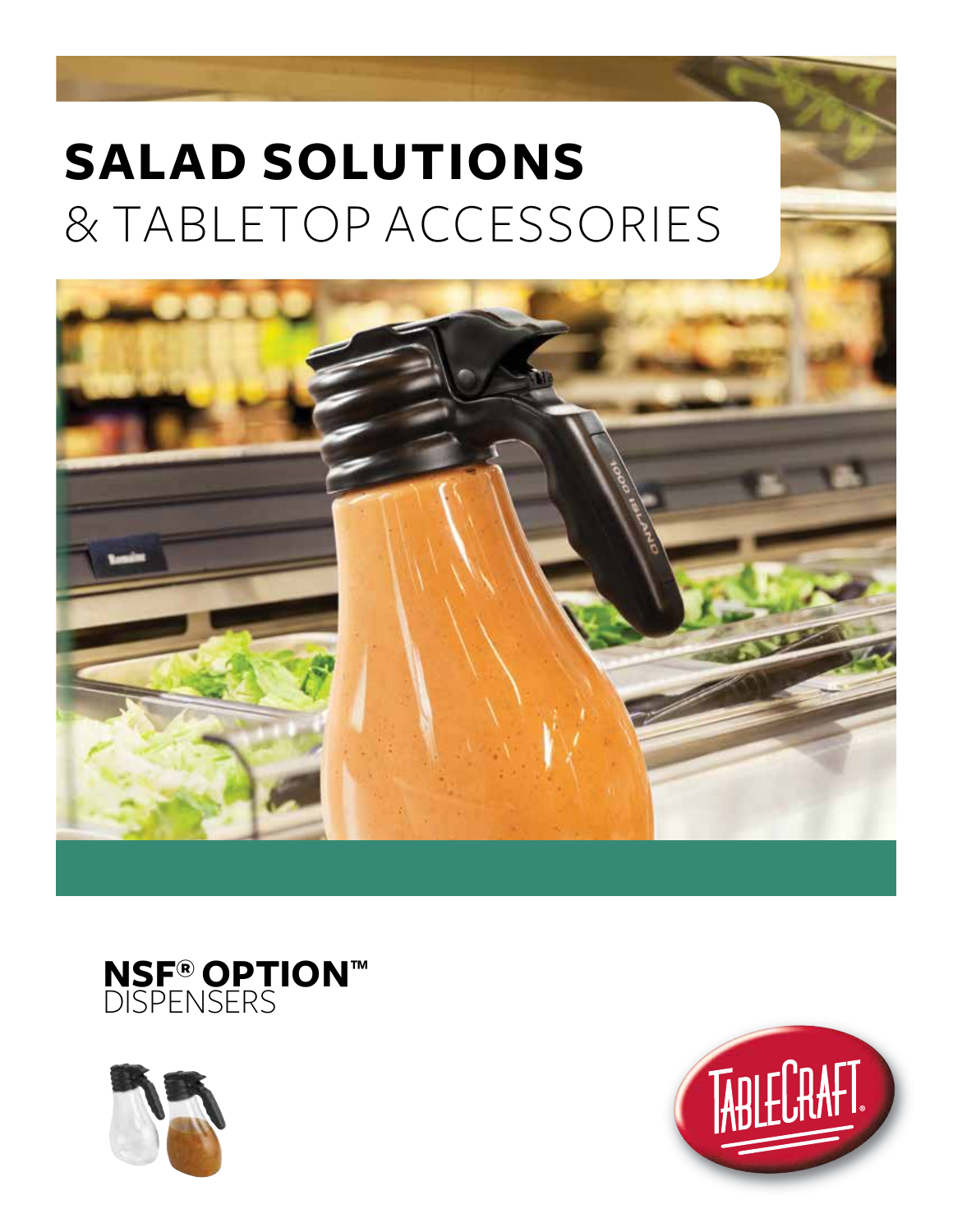

## **ELEGANCE MEETS CONVENIENCE** SaferFood

Our NSF® Option™ dispenser family is the perfect solution to serving dressings in any salad bar. Easy to read handles and clear bottles make it simple to identify contents. Holding trays keep your bottles organized in a refrigerated unit and has the same dimensions as a full size food pan. Slider prevents drips and keeps your countertops clean.

- Dispensers are BPA Free, Tritan® material
- Ergonomic handle
- Unit disassembles for easy cleaning, dishwasher safe
- Dispensers are also a perfect solution for serving juices on your breakfast bar buffet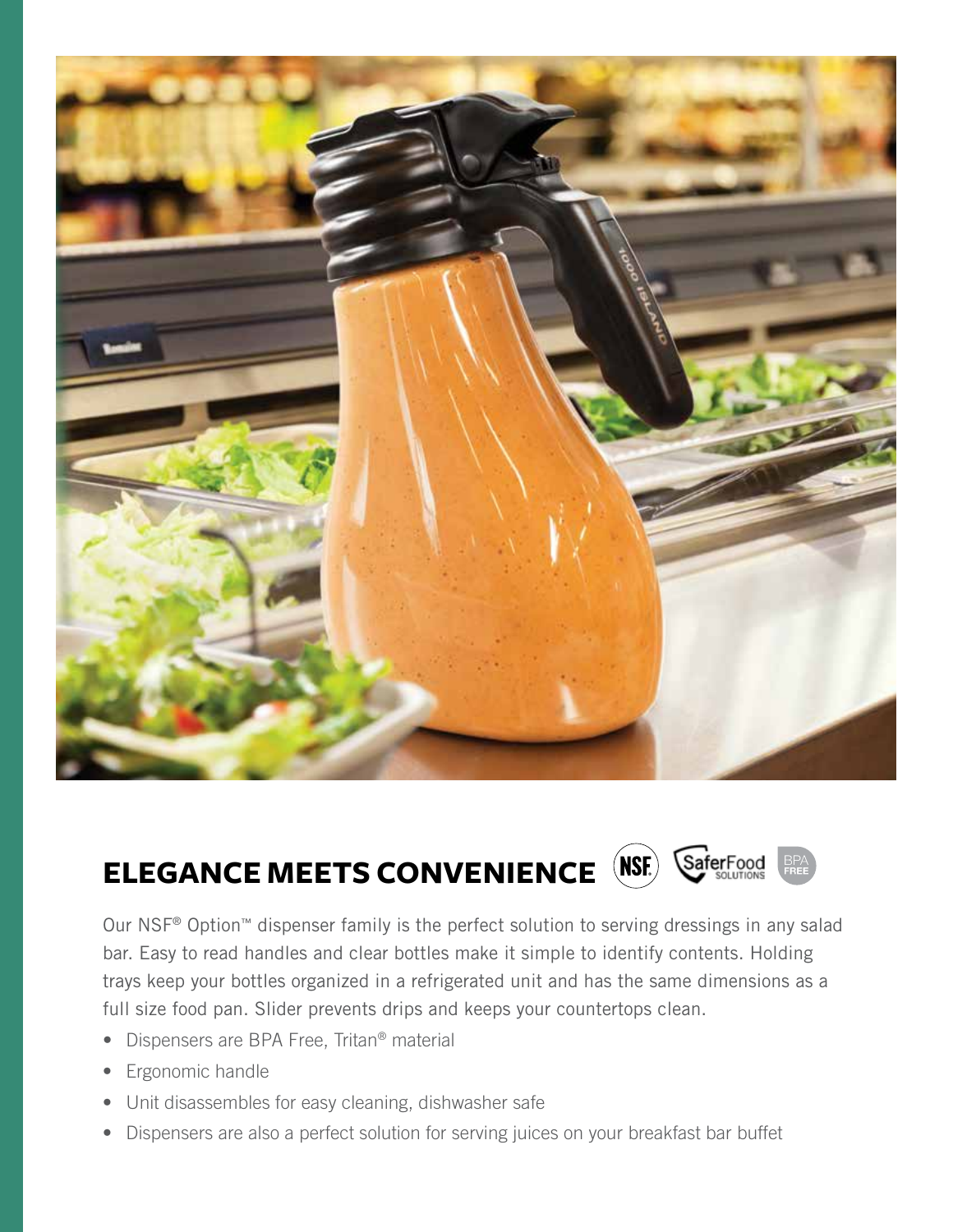# **NSF® OPTION™ DISPENSERS**

Set includes (6) dispensers with black plastic tops, (1) tray, (10) different salad dressing tags (Bleu Cheese, Fat Free Ranch, Fat Free Italian, French, House, Italian, Ranch, Russian, Thousand Island and Vinagrette).

## **48 OZ BPA FREE TRITAN™**

|    | Item#       | <b>Description</b>                                                | Min<br>Order | Case<br>Pack |
|----|-------------|-------------------------------------------------------------------|--------------|--------------|
|    | N481        | 48 oz NSF® Dispenser Set<br>with White Tray                       | 1 set        | 1 set        |
| a. | N481BK      | 48 oz NSF® Dispenser Set<br>with Black Tray                       | 1 set        | 1 set        |
| b. | CW1052BRS   | Stainless Steel Tray, Brushed<br>Finish (dispensers not included) | 1 ea         | 5 ea         |
|    | <b>TN48</b> | Plastic Tray, White, 20% x 12% x<br>2½" (dispensers not included) | 1 ea         | 6 ea         |
| c. | TN48BK      | Plastic Tray, Black, 20% x 12% x<br>2½" (dispensers not included) | 1 ea         | 6 ea         |



#### **NSF® OPTION™ DISPENSER REPLACEMENT PARTS**

| Item#       | <b>Description</b>                                       | Min Order/<br>Case Pack |
|-------------|----------------------------------------------------------|-------------------------|
| N48.I       | 48 oz NSF <sup>®</sup> Dispenser (Jar Only)              | 1 ea                    |
| <b>N48T</b> | Top Only (Top Assembly: Handle,<br>Slider, Blank Insert) | 1 ea                    |
| <b>N48H</b> | Handle Insert                                            | 1 ea                    |
| N48SI       | Slider                                                   | 1 ea                    |